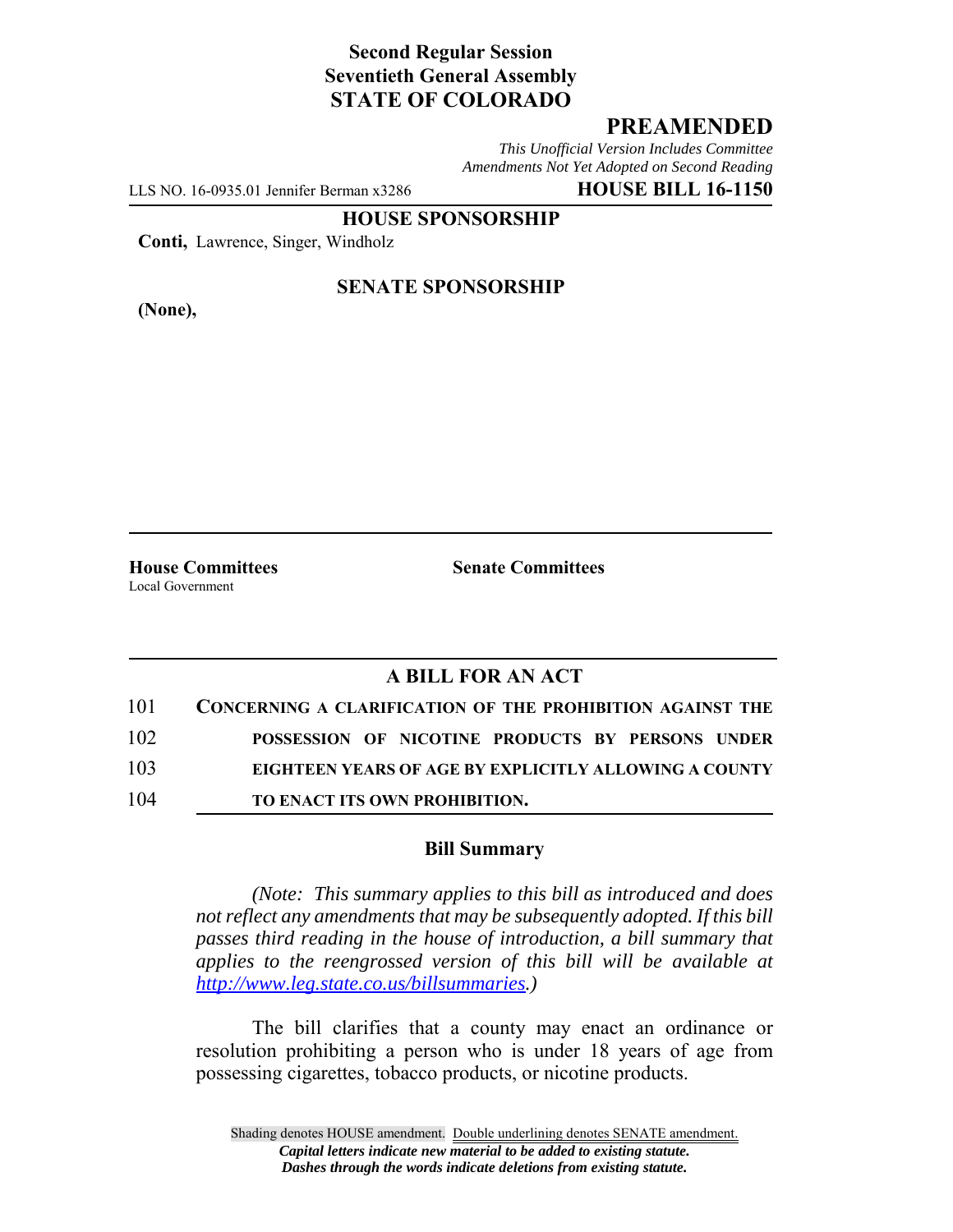| $\mathbf{1}$   | Be it enacted by the General Assembly of the State of Colorado:            |
|----------------|----------------------------------------------------------------------------|
| $\overline{2}$ | <b>SECTION 1.</b> In Colorado Revised Statutes, 25-14-301, amend           |
| 3              | $(2)$ , $(3)$ , and $(4)$ as follows:                                      |
| $\overline{4}$ | 25-14-301. Possession of cigarettes, tobacco products, or                  |
| 5              | nicotine products by a person under eighteen prohibited - definitions.     |
| 6              | Possession of a cigarette, or tobacco product, OR NICOTINE<br>$(2)$ (a)    |
| 7              | PRODUCT by a person who is under eighteen years of age is prohibited.      |
| 8              | It shall is not be an offense under paragraph (a) of this<br>(b)           |
| 9              | subsection (2) if the person under eighteen years of age was acting at the |
| 10             | direction of an employee of a governmental agency authorized to enforce    |
| 11             | or ensure compliance with laws relating to the prohibition of the sale of  |
| 12             | cigarettes, and tobacco products, AND NICOTINE PRODUCTS to minors.         |
| 13             | (3) As used in this section, unless the context otherwise requires:        |
| 14             | (a) "Cigarette" shall have the same meaning as set forth in section        |
| 15             | $39 - 28 - 202$ (4), C.R.S.                                                |
| 16             | (b) "Possession" means that a person:                                      |
| 17             | (I) Has or holds any amount of cigarettes, $\sigma$ r tobacco products, OR |
| 18             | NICOTINE PRODUCTS anywhere on his or her person;                           |
| 19             | (II) Owns or has custody of cigarettes, or tobacco products, OR            |
| 20             | NICOTINE PRODUCTS; or                                                      |
| 21             | (III) Has cigarettes, or tobacco products, OR NICOTINE PRODUCTS            |
| 22             | within his or her immediate presence and control.                          |
| 23             | (c) "CIGARETTE, tobacco product, OR NICOTINE PRODUCT" shall                |
| 24             | have the same meaning as set forth in section 18-13-121 (5), C.R.S.        |
| 25             | (4) Nothing in this section shall be construed to prohibit any             |
| 26             | PROHIBITS A statutory or home rule municipality OR COUNTY from             |